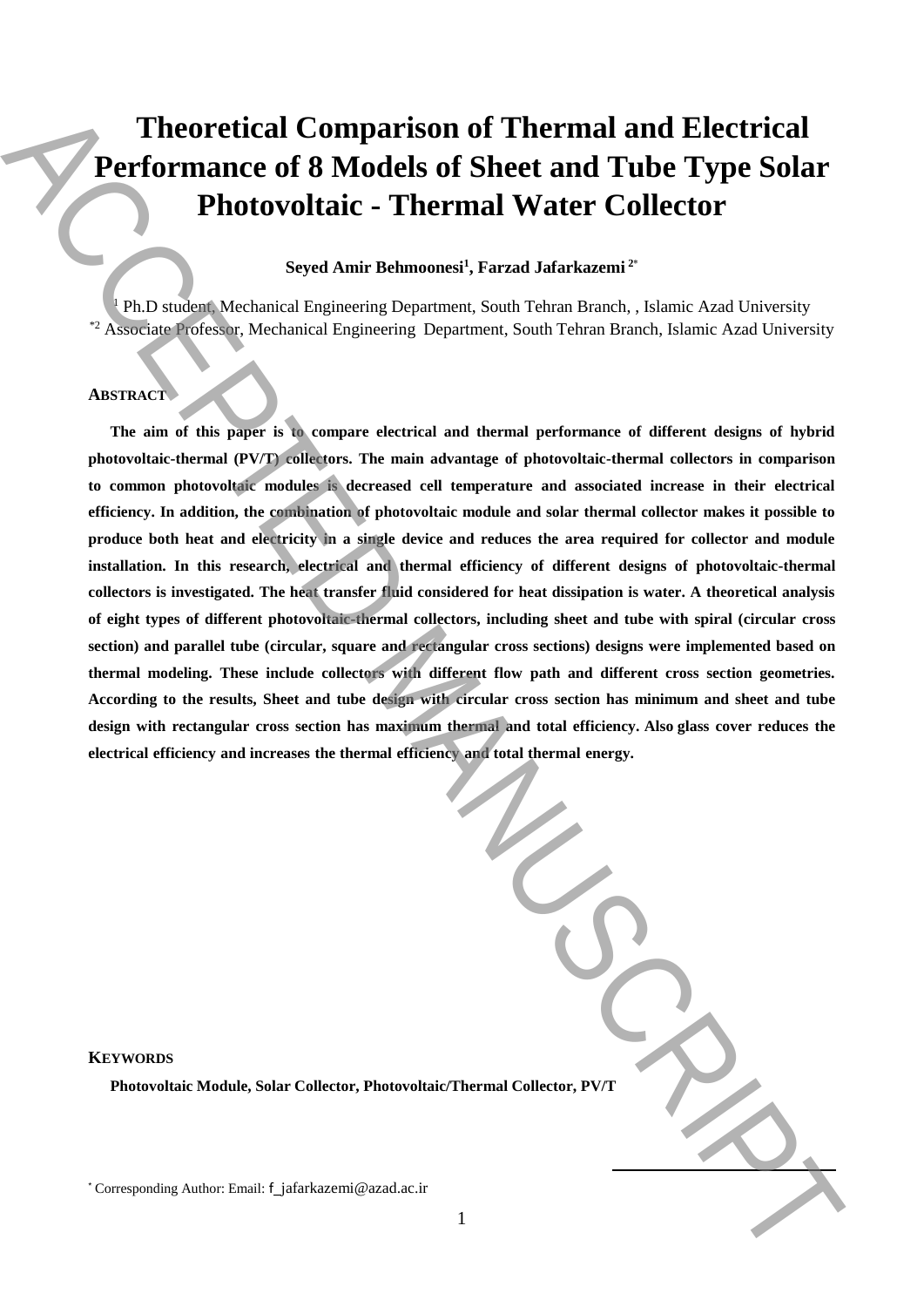#### **1. Introduction**

One of the problems with photovoltaic modules is the significant increase in their surface temperature due to solar radiation. The increase in temperature, reduces module efficiency. Among different methods to reduce the temperature is to remove the heat from module backside through a fluid such as water or air. The devices that operate on this basis are called photovoltaic-thermal collectors (PV/T).

Various researches have been conducted in the last few decades to analyze photovoltaic-thermal collectors, all of which point to the superiority of the PV/T collector over photovoltaic modules. Tiwari and Sodha observed an 18% increase in the overall efficiency of the photovoltaic-thermal collectors [1]. Dubey and Tay showed that the average electrical efficiency of the photovoltaic-thermal collector was about 0.4% higher than the photovoltaic module [2]. Kazem compared the electrical performance of the photovoltaic-thermal collectors and the photovoltaic modules during three days of exposure to environmental conditions and solar radiation and showed that the PV/T had a better electrical performance [3]. Behmounesi and Jafarkazemi designed and constructed a photovoltaicthermal collector and measured its performance in an outdoor test facility [4]. The thermal performance was investigated theoretically and experimentally. **1.** Introduction with photostal interesting with the second of the second of the interesting conduction interesting with the conduction interesting with the conduction interesting in the second of the second of the secon

According to the studies carried out, little research has been done to compare thermal and electrical performance of different PV/T designs. In this research, thermal modeling of the photovoltaic module and eight different designs of unglazed and glazed PV/T collectors with water as the working fluid was performed based on energy equation and the effect of some geometrical parameters was evaluated. Theoretical calculations were performed with MATLAB software. Weather data (radiation, air temperature, wind speed), inlet water temperature and physical parameters (cell material and thickness, glass cover, backside insulation, absorber, etc.) are considered as inputs and the thermal, electrical and total efficiency are calculated as outputs.

#### **2. Thermal modeling**

The assumptions made to write the energy equations are: a) one-dimensional heat transfer; b) quasi-steady conditions; c) negligible heat capacity for cell, tedlar and insulation; d) Almost 100% transmissivity for the EVA; e) Negligible ohmic loss for the photovoltaic module; f) Average temperature is considered for tedlar, EVA, PV glass, collector glazing and absorber plate; g) Laminar regime for the air flowing over the collector. Three cases are modelled and compared as follows:

- a) Photovoltaic module
- b) PV/T collector without glass cover
- c) PV/T collector with one glass cover

Water is used as the working fluid for the PV/T. Flow geometries considered are spiral tube with circular cross section and parallel tube with circular, square and rectangular cross sections. Governing equations are developed for each case and analyzed. For more details on model development and solution procedure, we refer the reader to the full text of the paper which is in Persian. The governing equations for the instantaneous theoretical and experimental efficiency of photovoltaicthermal collector are as follows, respectively [5, 6]:

$$
\eta_i \left( theo \right) = \frac{\dot{Q}_u \left( theo \right)}{A_c \times I \left( t \right)} = F_R \left[ h_{p1} h_{p2} \left( \alpha \tau \right)_{\text{eff}} - U_L \frac{T_{f,in} - T_a}{I \left( t \right)} \right] \tag{1}
$$

$$
\eta_i\left(\exp\right) = \frac{\dot{Q}_u\left(\exp\right)}{A_c \times I\left(t\right)} = \frac{\dot{m}C_f\left(T_{f,out} - T_{f,in}\right)}{A_c I\left(t\right)}\tag{2}
$$

Outlet fluid temperature under the tedlar can be determined from [7]:

$$
T_{f, out} = \left(\frac{h_{p1}h_{p2}(\alpha\tau)_{eff} I(t)}{U_L} + T_a\right) \times \left(1 - \exp\left(-\frac{A_c U_L F}{\dot{m}C_f}\right)\right)
$$
  
+
$$
T_{f, in} \exp\left(-\frac{A_c U_L F}{\dot{m}C_f}\right)
$$
(3)

#### **3. Electrical modeling**

Electrical power output of the PV module, unglazed PV/T and glazed PV/T are calculated from Eq. (4):

$$
\dot{Q}_{u, electrical} = \begin{cases}\n\text{PV} : t_G \eta_{ec} \beta_c A_c I(t) \\
\text{PV/T} : t_G \eta_{ec} \beta_c A_c I(t) \\
\text{PV/T}_{one cover} : t_g t_G \eta_{ec} \beta_c A_c I(t)\n\end{cases}
$$
\n(4)

where  $A_c$  is the collector area and  $\eta_{el}$  is module electrical efficiency which is a function of temperature as shown in Eq. (5) [8].

$$
\eta_{el} = \eta_o \left[ 1 - \gamma (T_c - T_o) \right] \tag{5}
$$

where  $\eta$ <sup>*o*</sup> is reference module efficiency at a temperature of 298 K and solar irradiance of 1000 W/m<sup>2</sup> . Other parameters in Eq. (5) may be found from [9].

## **4. Validation of thermal and electrical model**

In order to validate the theoretical results, outlet water temperature and efficiency were compared with the data from [2, 10]. Also, an experimental test has been done according to the procedure mentioned in [4]. The comparison of the theoretical and experimental results showed that the maximum relative error between the measured values and the theoretical calculations was less than 4%.

## **5. Results and Discussion**

In this study, a photovoltaic module and eight types of plate and tube type collector were modeled in the same irradiation, ambient temperature and inlet water temperature conditions. A summary of the results can be seen in tables 1 and 2.

The results show that increasing wind speed and inlet fluid temperature reduces the thermal efficiency of the system. To increase the thermal efficiency of the photovoltaic-thermal collector, the amount of solar radiation absorbed by the module, ambient temperature